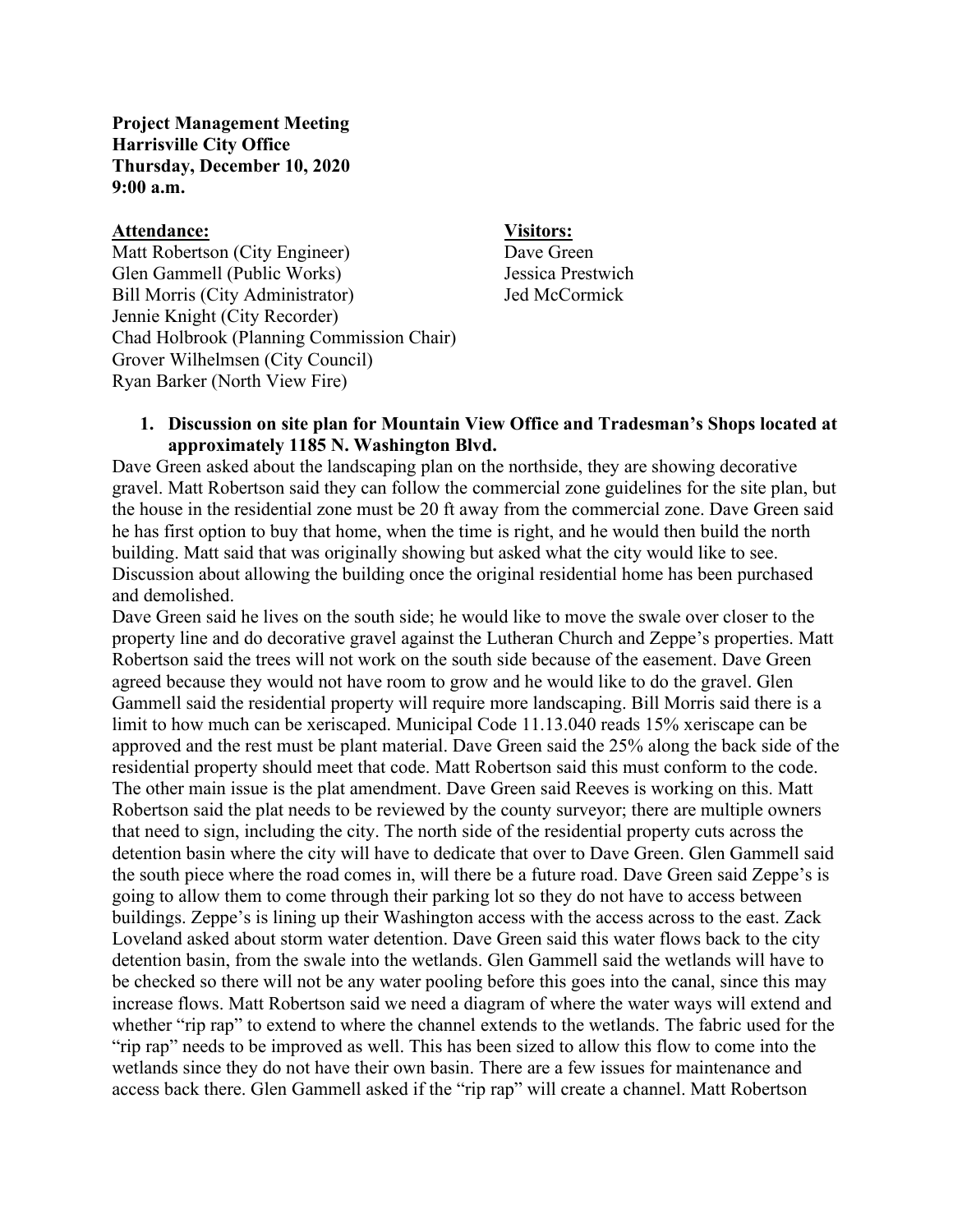said from their water ways into the backside to tie into the basin. Zack Loveland pointed out this is not far and should not be difficult to connect. Dave Green agreed to connect into that. Glen Gammell asked when he plans to begin. Dave Green said in the spring they will start with the extension on the existing building. They will submit building plans as they go. Glen Gammell asked about restroom facilities. Dave Green said the existing building already has two and both sewer and water will be run to each building. Matt Robertson said updated plans need to be sent to Bona Vista and North View Fire. Dave Green said this has already been done. Matt Robertson said to note there is a stipulation on the front property that rezone must occur before that building can be built and the plat amendment must be recorded before any building permits will be issued.

# **2. Discussion possible site plan for possible development of Milne Property located at approximately 1234 N Harrisville Rd.**

Jessica Prestwich said there are no updates to the plans but she has questions regarding the irrigation ditch along Highway 89 and need to be piped. She asked if this must be piped or can it be fenced off. Matt Robertson said it depends on where the pipes are on the site. There is sidewalk along Highway 89 and this should not be an open ditch for safety. Irrigation turnouts need to be piped throughout the subdivision. They can be maintained from manhole access. Jessica Prestwich said this is a large amount to pipe; does the city have any means to help pay. Matt Robertson said anything that is on the existing site they are looking to develop must be addressed. He said the shareholders are not likely to agree to pay for this since the existing ditch works to service their water. Jessica Prestwich said they could leave this as an open ditch. Matt Robertson said that would require space for access and a road, and that is not feasible. Bill Morris outlined the code 12.04.030(12) which states ditches and canals must be piped. Matt Robertson said he has not seen the new concept plan; are they tying into 325 West. Jessica Prestwich said they will tie into the existing subdivision on the south. Matt Robertson said the developer engineer needs to review the code requirements for preliminary approval; engineering drawings are required.

Zack Loveland asked about the storm water detention; the original plan shows this in the southwest corner, which is the lowest spot onsite but does not have an area to discharge, the closest drain is on 325 West. Jessica Prestwich said she will follow up on that.

## **3. Discussion possible site plan for possible development of parcels 17-064-0022 and 17-064-0027 located at approximately 2200 N. 500 W.**

Jed McCormick asked about the new road standard being considered to possible implement this in his development. Matt Robertson asked if this was the development north of Orion Jr. High. Bill Morris said that development is already zoned R-3 and will be grandfathered to those standards. Matt Robertson asked if the concept plan is the same. Jed McCormick said the road detail was reduced down to 50 feet with 38 feet of asphalt. Matt Robertson said the lowest road standard is a 52 foot right of way. Bill Morris outlined the proposed area and potential access roads which creates plenty of ingress and egress. The road standard has been the issue. Matt Robertson explained he sent over alternate street sections that they could use. Jed McCormick said this was redrawn with a 50 foot right of way. Matt Robertson said he has not seen that concept plan. Bill Morris said the park strip was eliminated. Matt Robertson this is not a cross section he sent but he is willing to look at this. There is a 2-foot-wide curb and gutter standard, but type "B" is a 2.5 foot wide, with 6-foot minimum width for sidewalk with no park strip.